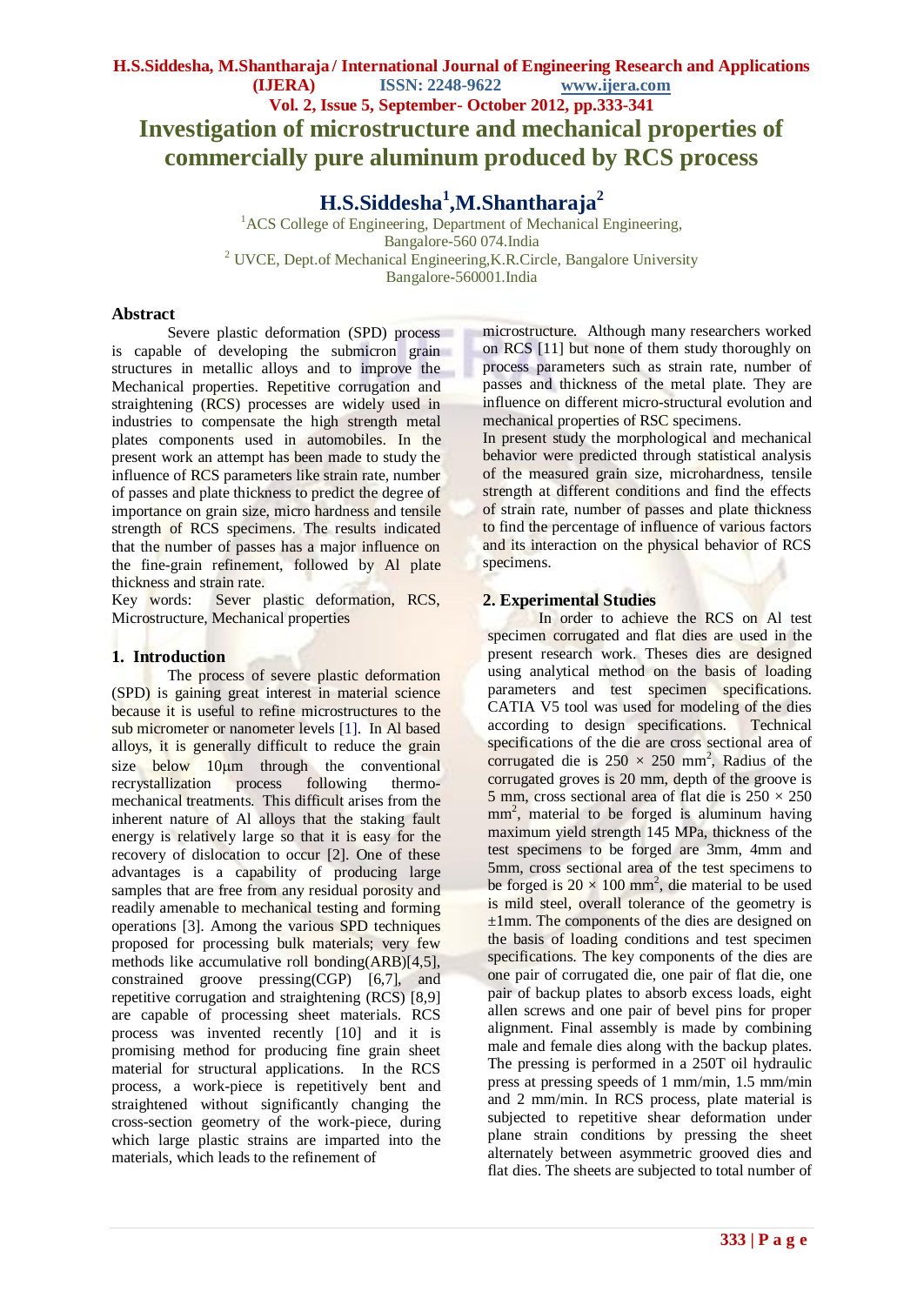five passes of RCS and further processing could not be continued beyond due to cracking of plate. Specimens were prepared for microstructure, hardness and tensile specimen.

Polishing of the test specimens were conducted with different grade silicon carbide papers using automatic polishing machine on one side of the mounted Al specimens. The polishing procedure starts from polishing paper grade of 80, 100, 200, 400, 600, 800 and 1000 to get fine surface finish. To obtain mirror finish on the polished surface diamond paste having grade 0-0.5 and 2 were used. The Keller's reagent was used as the etchant and the chemical composition is 2 ml Hydrofluoric acid (HF), 3ml Hydrochloric acid (HCl) and 5ml Nitric acid  $(HNO<sub>3</sub>)$ . After surface preparation, microstructure analysis was carried out on all the specimens using optical microscope. 500X

magnification used for the analysis and the grain size was calculated in accordance with ASTM-E112. The Vickers hardness (HV) of the test specimens were calculated using Micromet-5101 device, with a load of 200g and loading period of 20 seconds. Tensile tests were performed at room temperature with Universal testing machine at cross head speed of 0.5 mm/min. The size of gauge part of the tensile specimen was 5 mm width and 40 mm length. The tensile test specimens were prepared as per dimensions using milling machine.

## **3. Plan of experiments**

A standard Taguchi experimental plan with notation  $L_{27}$  (3<sup>3</sup>) was chosen as shown in Table.1.Three factors and three levels used in the experiment.

| <b>Factors</b> |                                   | <b>Factors and Levels</b> |      |      |  |
|----------------|-----------------------------------|---------------------------|------|------|--|
|                |                                   |                           |      |      |  |
|                | <b>Strain</b><br>rate<br>(mm/min) | 1.00                      | 1.50 | 2.00 |  |
| <b>B.</b>      | of<br>Number<br>passes            |                           |      |      |  |
| $\mathcal{C}$  | Plate thickness<br>(mm)           | 3.00                      | 4.00 | 5.00 |  |

#### **Table 1: Control Factors and levels**

From the Taguchi Orthogonal Array (OA) technique, the designed experimental layout yielded in to the following response values of grain size, Micro-hardness and tensile strengths, Table 2.

| Table 2: The experimental lay out and results of the micro hardness, tensile strength and grain size |  |
|------------------------------------------------------------------------------------------------------|--|
| testing process                                                                                      |  |

|           | <b>Experimental condition matrix</b> |                     |                           |                       | <b>Tensile</b>         |                          |
|-----------|--------------------------------------|---------------------|---------------------------|-----------------------|------------------------|--------------------------|
| Expt. No. | <b>Strain</b><br>rate<br>(mm/min)    | of<br>No.<br>passes | <b>Thickness in</b><br>mm | Micro-<br>hardness Hv | strength<br><b>MPa</b> | Grain size in<br>microns |
| 01        | 1                                    | $\mathbf{1}$        | 3                         | 44.48                 | 94.82                  | 7.7                      |
| 02        | 1                                    | 1                   | $\overline{4}$            | 43.27                 | 97.31                  | 7.9                      |
| 03        | v.<br>1                              | 1                   | 5                         | 43.02                 | 76.38                  | 8.0                      |
| 04        | 1                                    | 3                   | $\overline{3}$            | 46.17                 | 105.96                 | 6.5                      |
| 05        | 1                                    | 3                   | $\overline{4}$            | 45.50                 | 109.81                 | 6.4                      |
| 06        | 1                                    | 3                   | 5 <sup>5</sup>            | 45.70                 | 89.29                  | 5.6                      |
| 07        | 1                                    | 5                   | $\overline{3}$            | 49.20                 | 113.00                 | 3.8                      |
| 08        | 1                                    | 5                   | $\overline{4}$            | 48.65                 | 120.00                 | 3.1                      |
| 09        | 1                                    | 5                   | 5                         | 47.98                 | 96.00                  | 4.0                      |
| 10        | 1.5                                  | 1                   | $\overline{3}$            | 46.01                 | 97.70                  | 8.0                      |
| 11        | 1.5                                  | 1                   | $\overline{4}$            | 44.38                 | 96.92                  | 7.2                      |
| 12        | 1.5                                  | 1                   | 5                         | 42.79                 | 79.07                  | 6.7                      |
| 13        | 1.5                                  | 3                   | 3                         | 47.62                 | 104.95                 | 6.7                      |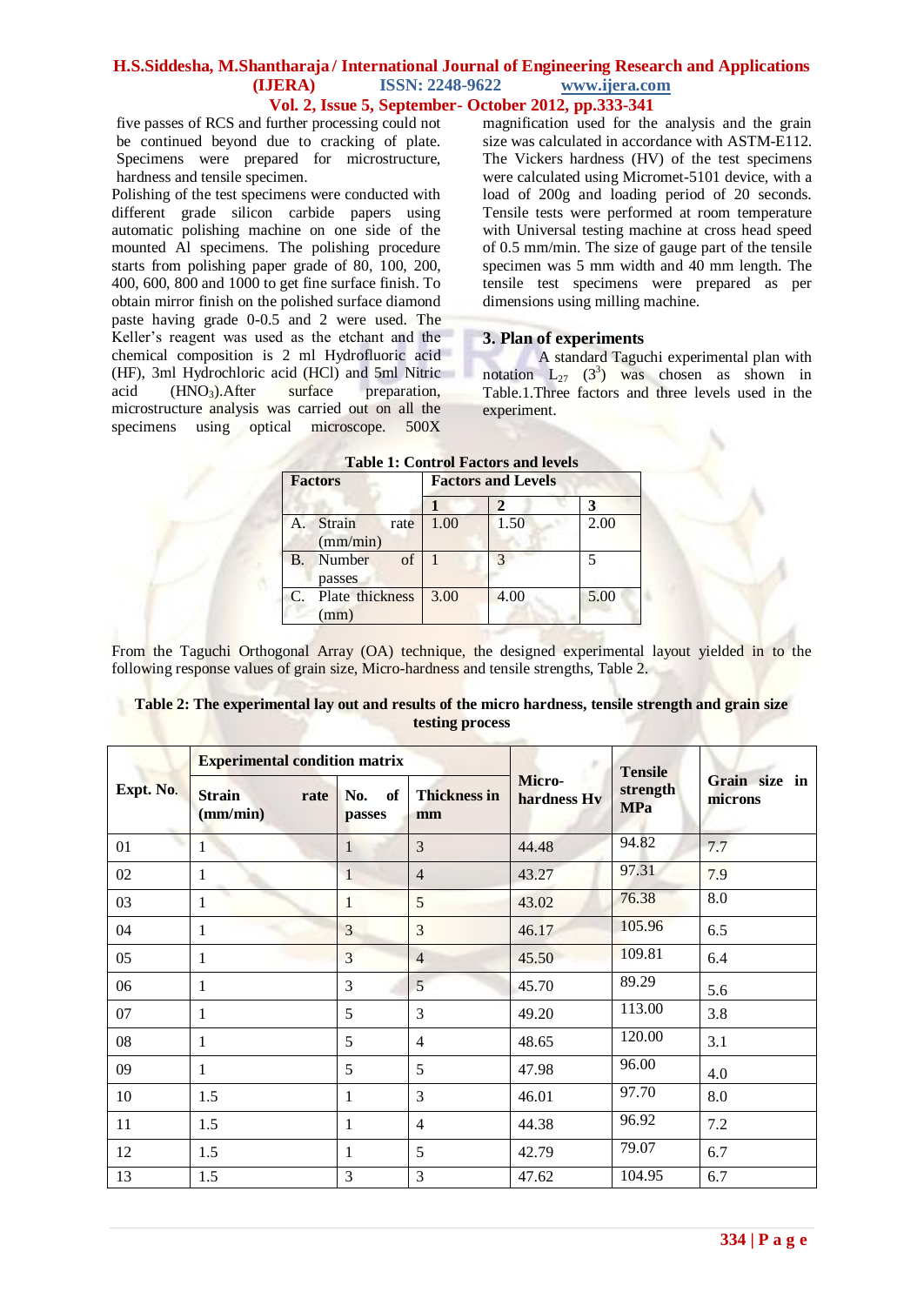| v 01. $\mathbb{Z}_2$ , issue $\mathbb{Z}_2$ , september - October $\mathbb{Z}_2$ 01. $\mathbb{Z}_2$ , pp.333-341 |                |                 |                |       |        |     |  |
|------------------------------------------------------------------------------------------------------------------|----------------|-----------------|----------------|-------|--------|-----|--|
| 14                                                                                                               | 1.5            | 3               | $\overline{4}$ | 46.19 | 109.58 | 5.8 |  |
| 15                                                                                                               | 1.5            | 3               | 5              | 45.45 | 91.10  | 5.0 |  |
| 16                                                                                                               | 1.5            | 5               | 3              | 52.78 | 114.7  | 4.2 |  |
| 17                                                                                                               | 1.5            | 5               | $\overline{4}$ | 52.73 | 119.01 | 3.5 |  |
| 18                                                                                                               | 1.5            | 5               | 5              | 50.08 | 96.25  | 4.7 |  |
| 19                                                                                                               | $\overline{2}$ | 1               | 3              | 46.33 | 95.92  | 8.0 |  |
| 20                                                                                                               | $\overline{2}$ | $\mathbf{1}$    | $\overline{4}$ | 44.82 | 96.09  | 7.6 |  |
| 21                                                                                                               | $\overline{2}$ | 1               | 5              | 42.33 | 78.69  | 6.4 |  |
| 22                                                                                                               | $\overline{2}$ | 3               | $\overline{3}$ | 47.91 | 104.51 | 6.3 |  |
| 23                                                                                                               | 2              | 3               | $\overline{4}$ | 46.02 | 112.10 | 5.6 |  |
| 24                                                                                                               | $\overline{2}$ | 3               | 5              | 44.18 | 88.44  | 5.1 |  |
| 25                                                                                                               | $\overline{2}$ | $\mathfrak{H}$  | 3              | 52.13 | 115.13 | 4.2 |  |
| 26                                                                                                               | $\overline{2}$ | $\overline{5}$  | $\overline{4}$ | 52.23 | 121.94 | 3.8 |  |
| 27                                                                                                               | $\overline{2}$ | $5\overline{)}$ | 5              | 49.63 | 97.10  | 4.6 |  |

## **4. Result and discussion**

#### **4.1 Microstructure**

Figs. 4.1 a, b and c show grain boundaries of as cast specimen (without SPD pressing) for 3 mm, 4mm and 5 mm thickness respectively. The average grain size for 3 mm thickness and 4 mm thickness specimens have 10µm and 5 mm thickness specimen has 9.4 µm.



**Fig. 4.1:** Optical micrographs of as extruded specimen grain structure a)  $3 \text{ mm}$ , b)  $4 \text{ mm}$  and c)  $5 \text{ mm}$ 



**Fig. 4.2** Optical micrographs of grain structure after one pass **1a)** 1mm/min 3 mm, **1b)** 1.5mm/min 3mm, **1c)** 2mm/min 3mm, **2a)** 1mm/min 4 mm, **2b)** 1.5mm/min 4mm, **2c)** 2mm/min 4mm, **3a)** 1mm/min 5mm, **3b)** 1.5mm/min 5mm & **3c)** 2mm/min 5 mm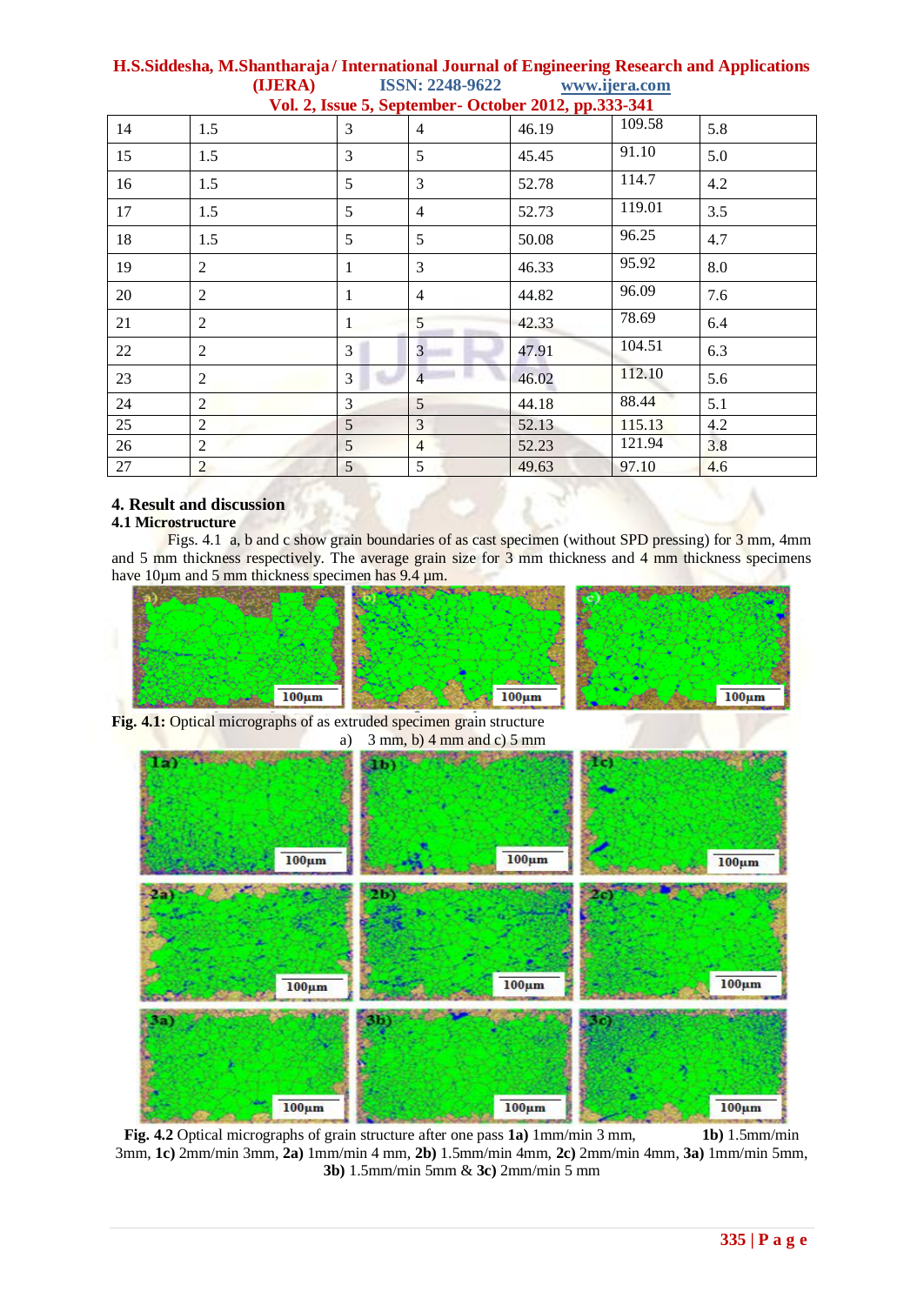After one pass of corrugation and straightening of SPD aluminum resulted in the formation of nonuniform and subgrain vary substantially. The presence of subgrains and dislocation cells substructure is evidence that the aluminum in this region has undergone large amount of plastic deformation. The detailed observation over large areas of structure suggests that dislocation behavior relating to the low angle subgrain boundaries formation were effective previously in time of first pass. The development of a deformed substructure

developed after first pass is illustrated in Figs.4.2 1a, 1b, 1c,2a,2b,2c,3a,3b and 3c.Total grain refinement of 20-30% was achieved in aluminum specimens after first pressing and the refined grain size of 6.4 $\mu$ m to 8  $\mu$ m was developed in all the three thickness specimens.

The microstructure resulted from third pass is presented in Figure 4.3. The micrographs shows more finer subgrain structures having grain size 6.7 um 5 um, where former in homogeneous grains are fragmented to smaller and more equiaxed subgrains.



**Fig. 4.3:** Optical micrographs of grain structure after three pass

**1a)** 1mm/min 3 mm,**1b)** 1.5mm/min 3mm, **1c)** 2mm/min 3mm, **2a)** 1mm/min 4 mm,

**2b)** 1.5mm/min 4mm, **2c)** 2mm/min 4mm, **3a)** 1mm/min 5mm, **3b)** 1.5mm/min 5mm and **3c)** 2mm/min 5 mm

The fragmentation of grains after each pass of the process leads to the formation of refined grain structures, which are severely banded due to the dominant shear stress. Inside of such deformed structure the formation of new equiaxed polygonized grains, deposited along the subgrains was observed. The dislocation structure recovery and formation of polygonized grains was observed as local process

and is attributed to deformation heterogeneity distribution across the plate.

The microstructure resulted from five pass is presented in Figure 4.4. The micrographs shows more finer subgrain structures having grain size of  $3.1\,\mu\text{m}$  to  $4.7\,\mu\text{m}$ , where former in homogeneous grains are fragmented to smaller and more equiaxed subgrains.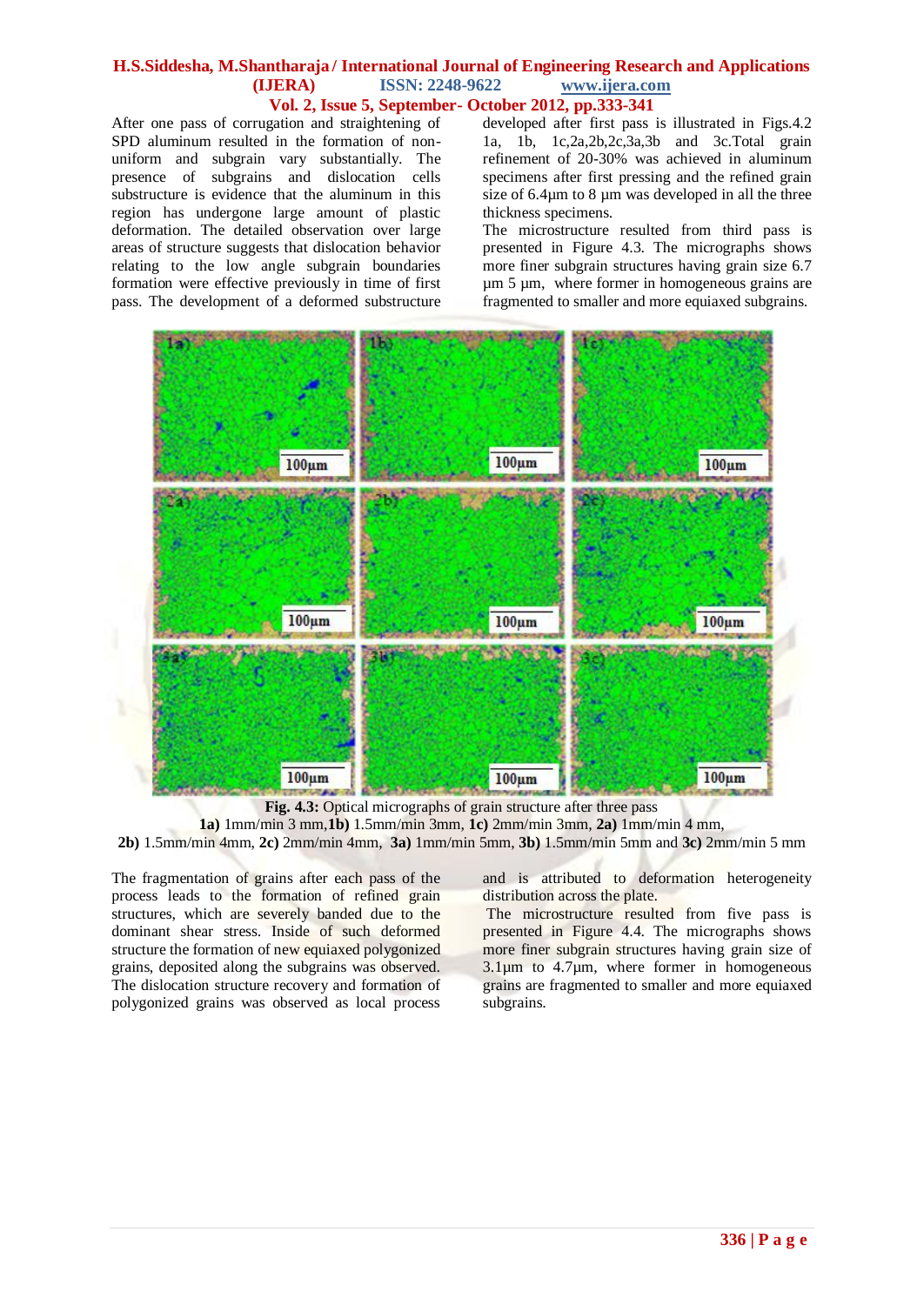**H.S.Siddesha, M.Shantharaja / International Journal of Engineering Research and Applications (IJERA) ISSN: 2248-9622 www.ijera.com Vol. 2, Issue 5, September- October 2012, pp.333-341**  $100<sub>um</sub>$  $100<sub>um</sub>$  $100 \mu m$  $100<sub>um</sub>$  $100<sub>um</sub>$  $100<sub>um</sub>$  $100<sub>um</sub>$  $100<sub>um</sub>$  $100<sub>um</sub>$ 

**Fig. 4.4 :** Optical micrographs of grain structure after five pass **1a)** 1mm/min 3 mm, **1b)** 1.5mm/min 3mm, **1c)** 2mm/min 3mm, **2a)** 1mm/min 4 mm, **2b)** 1.5mm/min 4mm, **2c)** 2mm/min 4mm, **3a)** 1mm/min 5mm, **3b)** 1.5mm/min 5mm and **3c)** 2mm/min 5 mm

An increase in the number of pass of corrugation and straightening to five passes led to the formation of a uniform Ultrafine Grain Structure with an average grain size of  $3.1 \mu m$  to  $4.7 \mu m$ . the overall percentage in grain size refinement after five pass is 40% to 70%.

Achieved microstructure of aluminum after each passes of SPD analyzed through optical microscope. In strain rate one mm/min, after first pass an average of 20% of grain refinement was achieved in 3mm, 4mm and 5mm thickness specimens. But in case of strain rate 1.5 and 2 mm/min, the grain size refinement was varied from 20% to 28%.

In third pass of one mm/min strain rate, an average grain size refinement of 0.8µm to 1.3µm was achieved (8%-13%) in three different thickness specimens. In case of 1.5 mm/min, second and third pass shows decrease in the grain refinement is 0.5 $\mu$ m to 1.1 $\mu$ m which is (5-11%). 2 mm/min strain rate pressing also shows a decrease in grain refinement in second and third pass i.es 0.8µm to 1.2µm (8-12%). The overall decrease in grain size after third pass is 36-44% compared to the initial test specimens.

After five pass of corrugation and straightening, a total of 58% to 69% was achieved in all the three different thickness test specimens. Fig. 4.5 shows distribution of grain refinement after each corrugation and straightening according with different strain rate, thickness and number of pass.

These changes in the grain sizes is due to the extension of pre-existing boundaries in proportion to the strain and also due to the formation of new high angle grain boundaries formed by grain sub dividing.

Fig. 4.6 shows the grain size distribution in 3 mm, 4 mm and 5 mm thickness specimens starting from initial test specimen to five pass specimens with strain rates 1 mm/min, 1.5 mm/min and 2 mm/min. in 1 mm/min the grain refinement of 3 mm specimen has 62% of refinement where as 4 mm and 5 mm specimens shows 69% and 54%. The drop of grain size in 3 mm is  $6.2 \mu m$ , in 4 mm  $6.9 \mu m$  and in 5 mm 5.4 µm.

Considering 1.5 mm/min strain rate, grain refinement of 5.8 µm (58%) in 3 mm, 6.5 µm (65%) in 4 mm and 4.7  $\mu$ m (47%) was achieved. In 2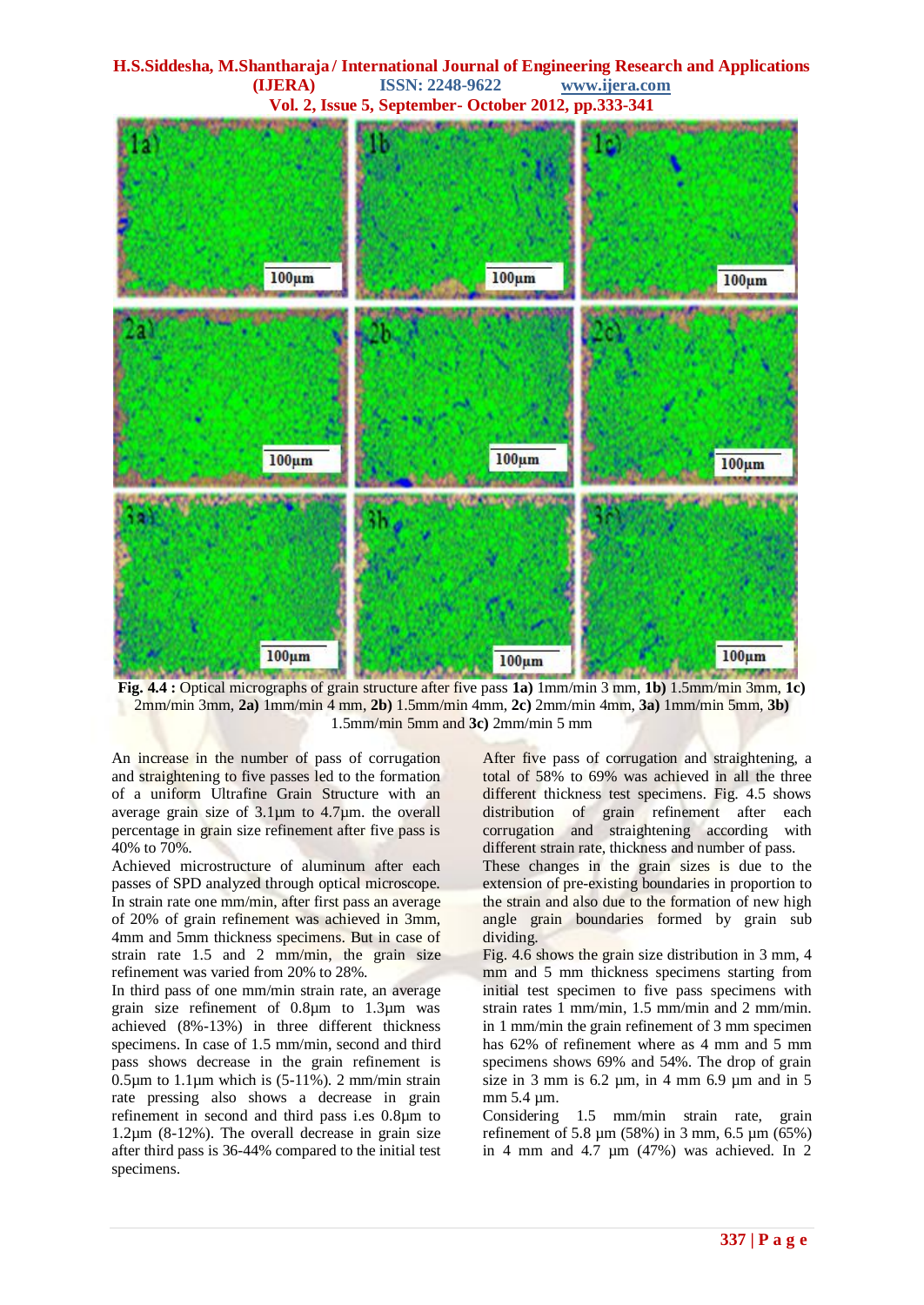mm/min strain rate, 3 mm specimen has 5.8 µm (58%), 4 mm specimen has 6.2  $\mu$ m (62%) and 5 mm specimen has 4.8  $\mu$ m (48%) grain refinements. The above analysis shows 4 mm

specimen has the more grain refinement compared to other two thickness specimens.



Fig. 4.7 shows the grain size distribution according to the strain rate of pressing. In 1 mm/min and 1.5 mm/min strain rates, there is an average of 1.9 µm (19%) and 2.5 µm (25%) refinement in grain size was achieved after each pass, where as in 2 mm/min strain rate, 1.2 µm (12%) was achieved. This causes the grain size points of 1 and 1.5 strain rate are after each passes were clearly separate from each other, but in 2 mm/min min strain rate they are nearly grouped towards one point.

The formation of new deformation induced high angle grain boundaries by grain subdivisions at lower strain rates is because, it is energetically easier for a grain to deform if it splits into deformation bands (or cell blocks) that deform on fewer than the slip system required for constrained deformation

#### **4.2 Micro-Hardness after RCS**

The initial hardness of the un-deformed specimens has 43.11 HV (3mm thickness specimen), 42.45 HV (4 mm thickness specimen) and 41.16 HV (5 mm thickness specimen). The formation of substructure after one pass led to an increase in hardness to an average of 2 HV in all the three different thickness and strain rates.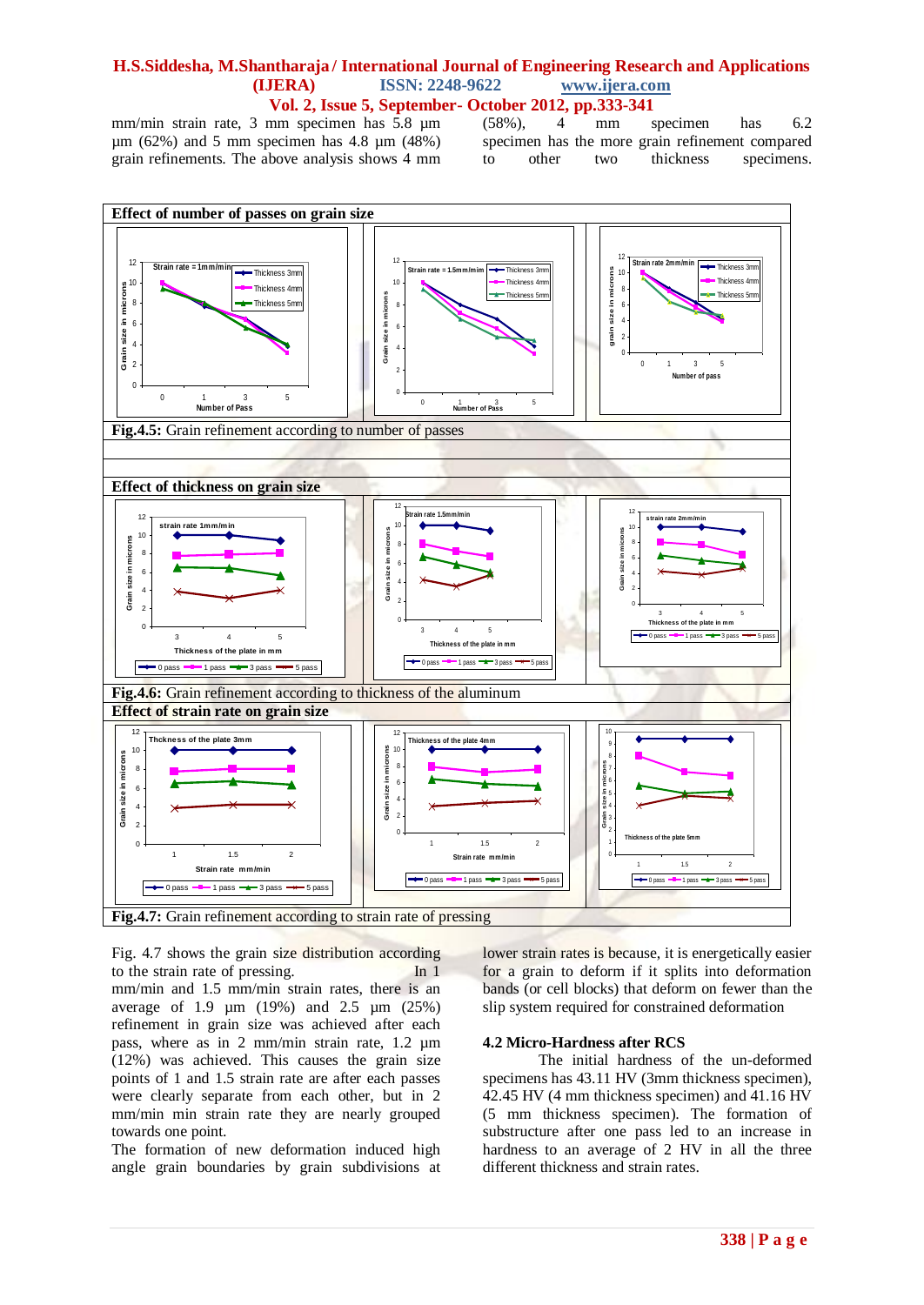# **H.S.Siddesha, M.Shantharaja / International Journal of Engineering Research and Applications (IJERA) ISSN: 2248-9622 www.ijera.com**

**Vol. 2, Issue 5, September- October 2012, pp.333-341**

The Aluminum structure, which consists of fragmented grains after two, passes of treatment exhibit a further increase in hardness. i.e., average of 1.5 HV (3%) ion all the three different strain rates and thickness of the specimens. After every passes of RCS, the hardness of the specimen shows increasing trend with an average increase in hardness of 1-2 HV in all the specimens.

The hardness was raised however due to dislocations formed in the grains, an important effect which could also affect the final hardness. Through the

Hall–Petch equation [1-2] we can see that the grain size decreased more and more giving rise to the better hardness. The grain size would continue to be refined, thereby increasing the hardness during corrugation and straightening process. Fig.4.8 shows the micro hardness distribution according to the number of pass.

Fig.4.9 shows the hardness distribution after each pass of three different thickness specimens. Fig. 4.10 shows the hardness distribution according to strain rate of pressing.



As discussed earlier, higher refinement in the grain size will leads to the in crease in the hardness of the specimens. But the grain refinement strongly influenced by the increase in strain. The above results shows, there is approximately equal amount of increase in hardness values of the specimens pressed using 1, 1.5 and 2 mm/min strain rates. This is due to very little difference in the strain rates. The pattern obtained in Fig. 4.10 is evident for the above reason, which shows all the three graphs follow same patters with a very little variation. **4.3 Tensile Strength**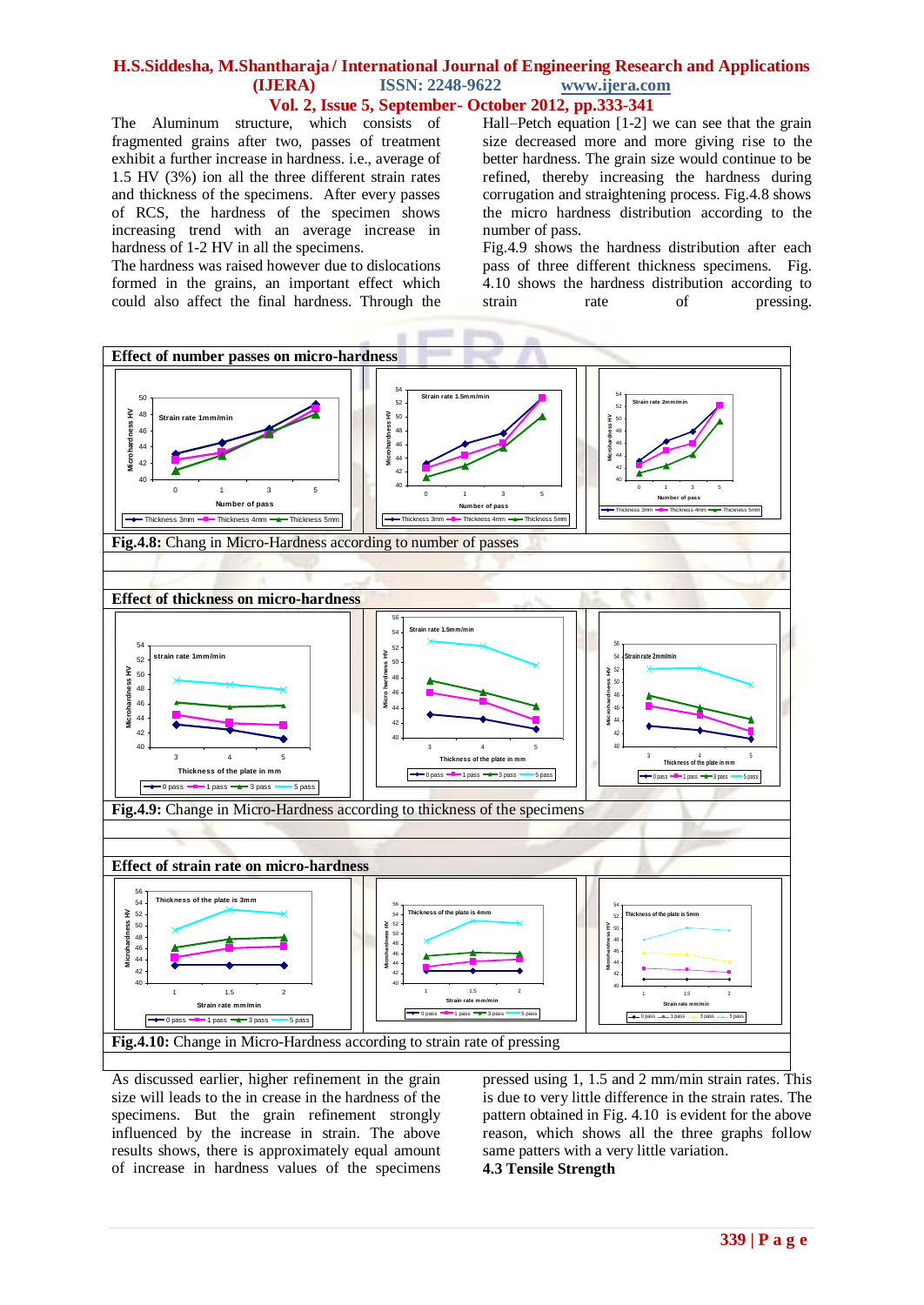Fig.4.11 shows the distribution of tensile strength values after each pass of the specimens. An average of 6-7 % tensile strength increase was achieved in all the three different strain rates and thickness of the specimens. Overall increase in tensile strength for all strain rates has 21% for 3mm, 35% for 4mm and 15% for 5mm.

Based on the above results, it reveals that the optimum property - highest stress and no remarkable reduction in ductility is produced for a five passes of corrugation and straightening.

Fig. 4.12 shows the tensile strength distribution according to the different specimen thickness. The tensile strength showed very little significant changes with thickness. 4 mm thickness changes with thickness. plate shows higher strength compared to 3mm and 5 mm thickness plates. The grain boundaries influence on the tensile strength. Higher the grain size lowers the strength and same time lower the grain size also lower the strength. Hence 5 passes showed decreases.



Fig.4.13 shows the tensile strength distribution according to the different strain rates. The tensile strength showed no significant changes with strain rate. 3mm thickness plate shows slight decreases along with strain rate but 4 and 5 mm plates show opposite nature. The grain boundaries influence on the tensile strength. Higher the grain size lowers the strength and same time lower the grain size also

lower the strength. Hence 5 passes showed decreases.

#### **5. CONCLUSION**

 From the Experiments it is clear that the parameter number of passes (B) has a highest amount of contribution on response